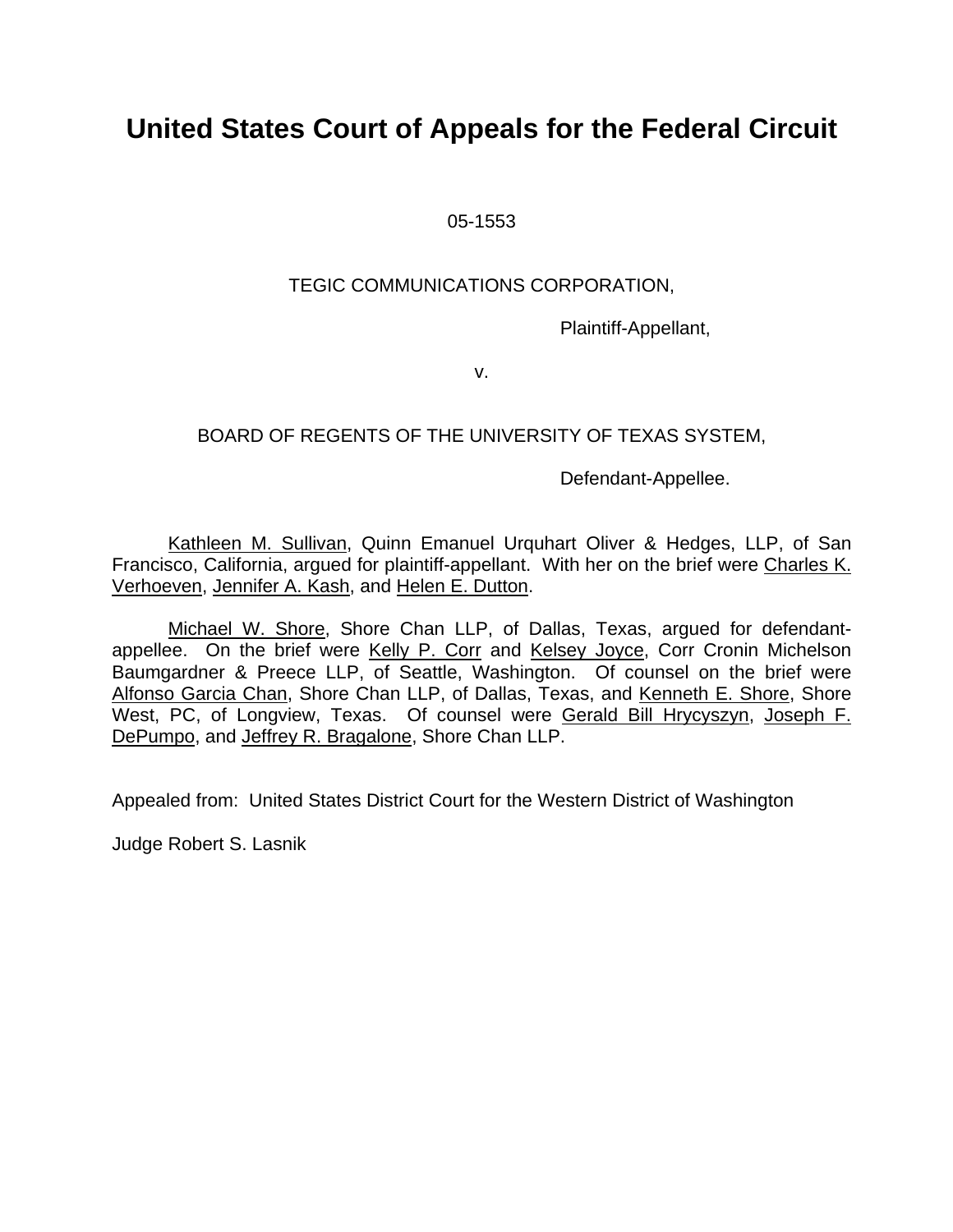# **United States Court of Appeals for the Federal Circuit**

05-1553

TEGIC COMMUNICATIONS CORPORATION,

Plaintiff-Appellant,

v.

BOARD OF REGENTS OF THE UNIVERSITY OF TEXAS SYSTEM,

Defendant-Appellee.

DECIDED: August 10, 2006

\_\_\_\_\_\_\_\_\_\_\_\_\_\_\_\_\_\_\_\_\_\_\_\_\_\_

\_\_\_\_\_\_\_\_\_\_\_\_\_\_\_\_\_\_\_\_\_\_\_\_\_\_

Before NEWMAN, Circuit Judge, ARCHER, Senior Circuit Judge, and GAJARSA, Circuit Judge.

NEWMAN, Circuit Judge.

Tegic Communications Corporation appeals the decision of the United States District Court for the Western District of Washington, dismissing a declaratory judgment action against the Board of Regents of the University of Texas System (herein "the University") on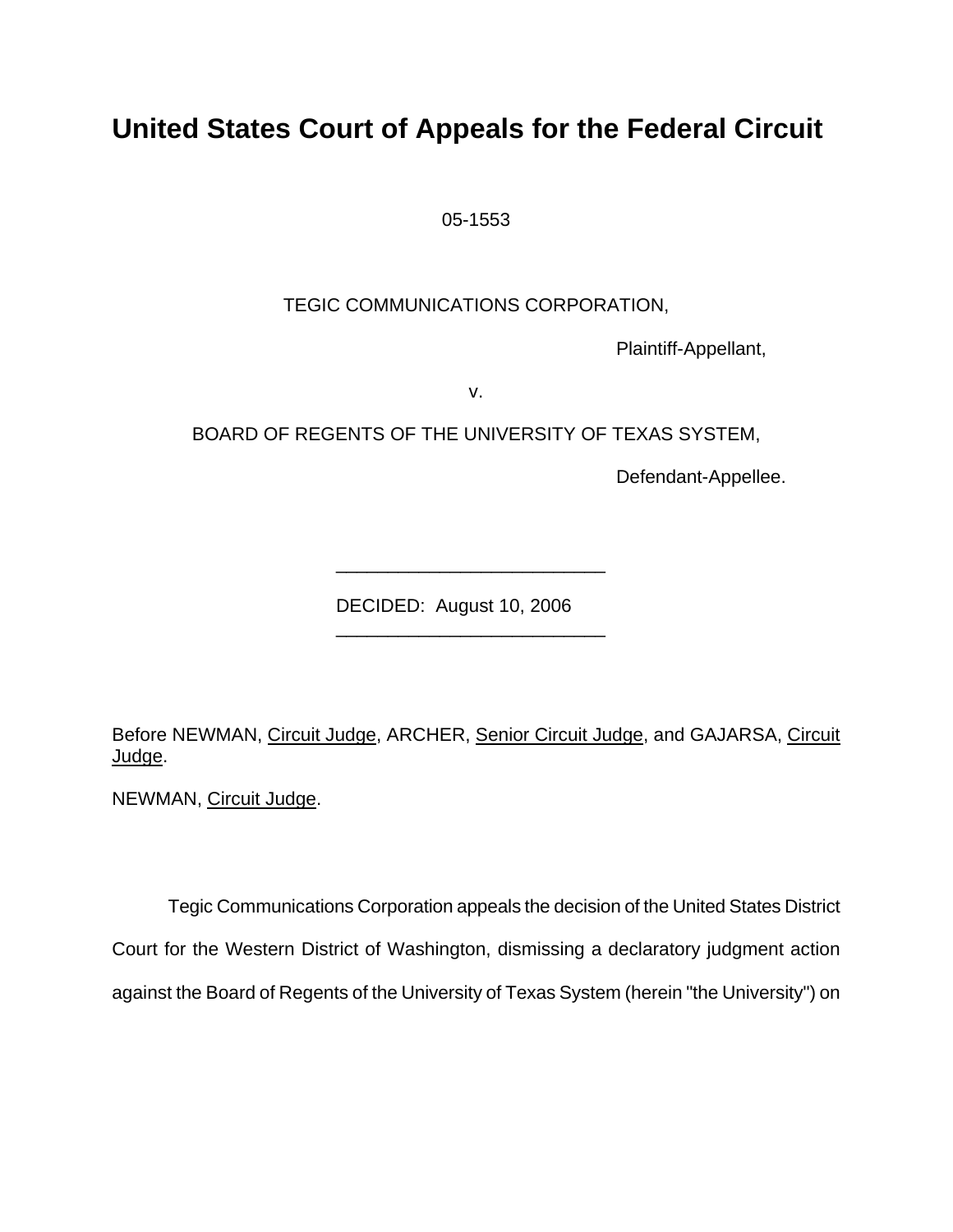the ground that this suit is barred by the Eleventh Amendment to the United States Constitution.<sup>[1](#page-2-0)</sup> We affirm the dismissal.

#### **BACKGROUND**

 The University had filed suit in the Western District of Texas, charging forty-eight cellular-telephone companies with infringement of U.S. Patent No. 4,674,112 ("the '112 patent"). $2$  The '112 patent, entitled "Character Pattern Recognition and Communications Apparatus," is directed to a method of inputting text into a device keyboard, wherein the device software recognizes the text and predicts the word the user intends to type. The University is the owner of the '112 patent, by assignment from the inventors.

Tegic, a corporation of the State of Washington, sells and licenses text-input software, entitled "T9 Text Input," to 39 of the 48 cellular-phone company defendants in the suit brought in Texas by the University. T9 Text Input was created for use in cellular phones and other mobile devices that have fewer keys than a standard computer keyboard. Tegic explains that on a standard phone each key represents three letters, and the user selects a particular letter by hitting the key repeatedly  $(\underline{e}.q.$ , where the key represents "A," "B" and "C," the user taps the key twice to select a "B"). T9 Text Input allows the user to tap each key only once, with the software ascertaining each intended word with greater than 95% accuracy.

<span id="page-2-0"></span>l

<sup>1</sup> Tegic Communications Corp. v. Board. of Regents, No. C05-0723L (W.D. Wash. July 26, 2005).

<span id="page-2-1"></span><sup>2</sup> The three suits are captioned: Board of Regents v. BenQ, No. A:05- CA181SS; Board of Regents v. Alcatel, No. A:05-CA198SS; and Board of Regents v. Mitsubishi, No. A:05-CA333SS. These cases were consolidated under case number A:05- CA181SS.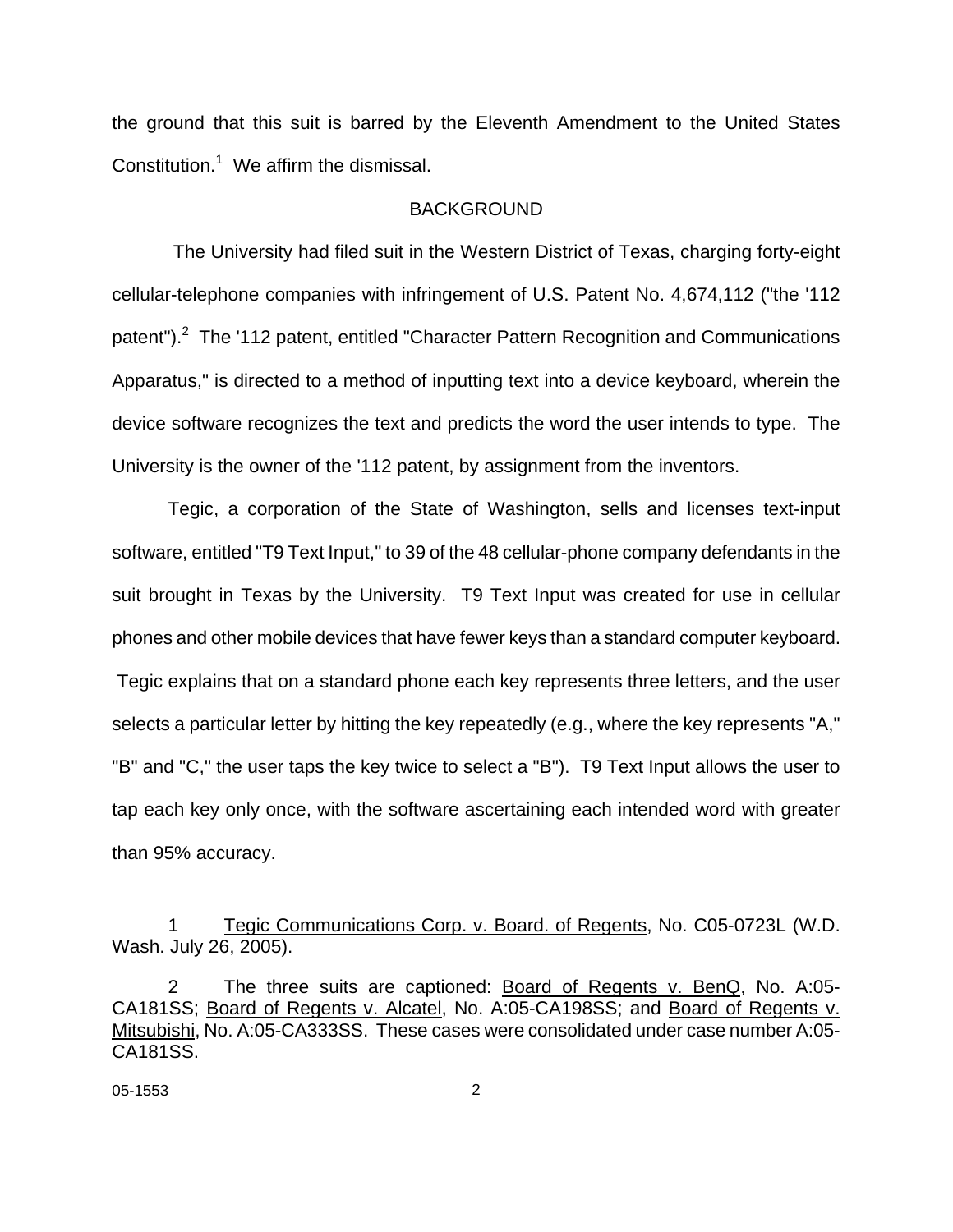In view of the suit that the University had filed in Texas against Tegic's customers and licensees, Tegic brought this declaratory suit against the University in the United States District Court for the Western District of Washington. Tegic seeks a declaration that the '112 patent is invalid and unenforceable, and that the T9 software does not infringe, contribute to infringement, or induce infringement of the '112 patent. Tegic states that the University's action in Texas, ostensibly directed against the cellular-phone manufacturers, is actually directed against Tegic as the manufacturer and licensor of the software that in combination with the cellular-phone hardware infringes the '112 patent.

The '112 patent includes both apparatus and method claims. Claim 1 is the broadest apparatus claim:

1. A communications apparatus comprising:

receiving means operably connectable to a telephone or the like for receiving a series of transmitted tones corresponding to an input word and for decoding the tones into a series of codes, each tone being representative of a letter of the word, which letter is one of two or more alphabetic characters corresponding to the tone;

controller means coupled to said receiving means for processing said series of codes and outputting a signal indicative of a particular word which corresponds to said series of codes, said controller means including, recognition means for matching said series of codes with a programmed code sequence indicative of said particular word,

said recognition means including a stored vocabulary comprising a plurality of syllabic elements, each being representative of one or more alphabetic characters, said recognition means being operable for matching said series of codes with one or more syllabic elements and outputting a signal indicative of a particular word represented by said one or more syllabic elements; and

indicating means for receiving said signal and communicating the signal in a form perceptible to the user.

Claim 10 is a representative method claim:

10. A method of communicating, utilizing a signal-generating keyboard where at least some of the keys represent two or more alphabetic characters, comprising the steps of:

05-1553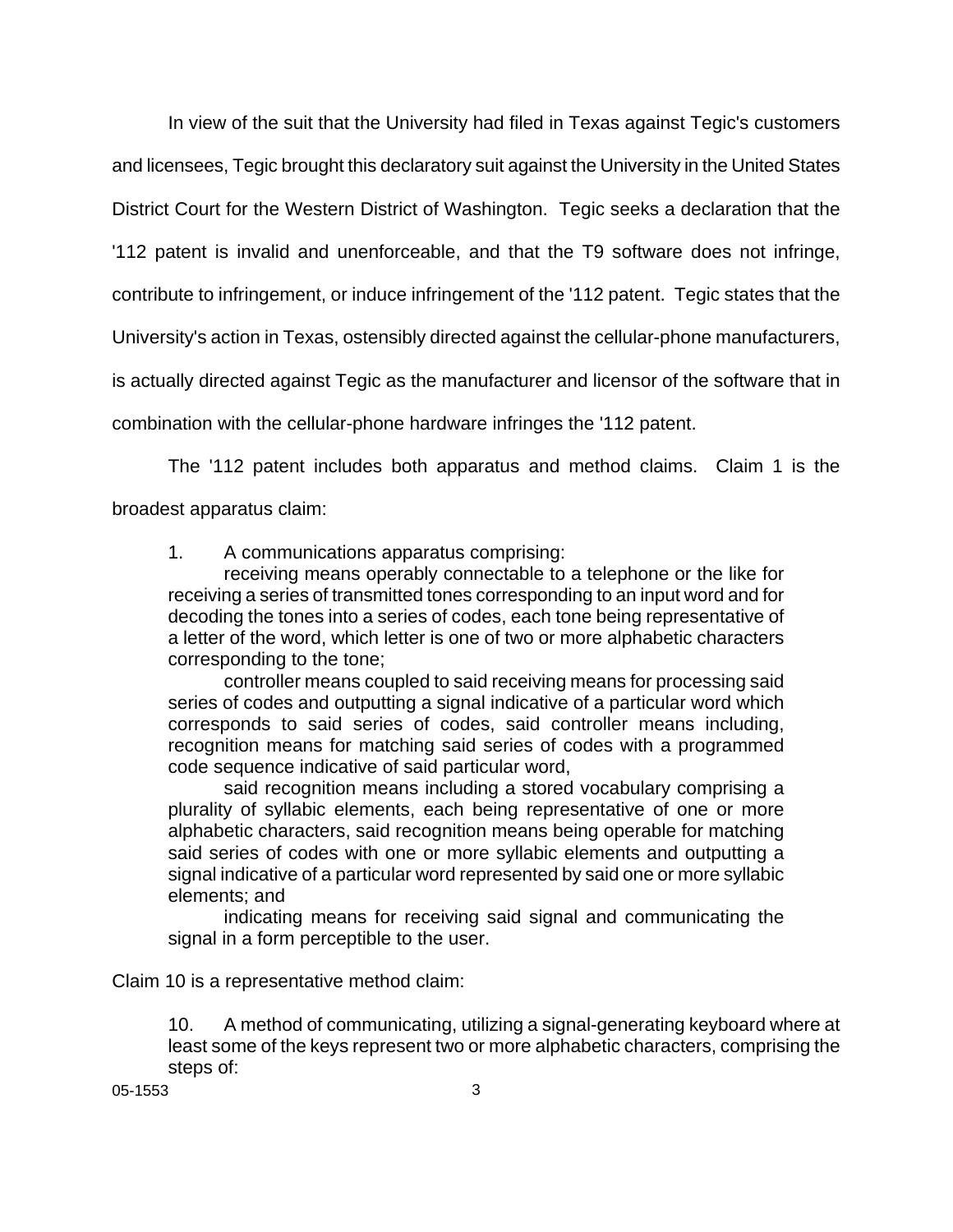inputting a word into said keyboard by depressing a single key for each alphabetic character of said word;

transmitting signals generated by the key depressions;

receiving said transmitted signals and decoding the signals into binary code;

matching said binary code with one or more pre-programmed codes, each pre-programmed code being representative of a syllabic element;

forming a representation of the word from the one or more syllabic elements represented by the matched one or more pre-programmed codes; and

outputting the word representation in a form perceptible to the user.

The University filed with the district court in Washington a covenant not to sue Tegic for past, present, or future acts of infringement, and thereafter filed a motion to dismiss on the ground that the district court lacked subject matter jurisdiction, see Fed. R. Civ. P. 12(b)(1), because there was no case or controversy between the University and Tegic. The University also stated that it, as an arm of the State of Texas, is not subject to the jurisdiction of the federal courts and is protected from Tegic's suit by the immunity granted pursuant to the Eleventh Amendment to the Constitution.<sup>[3](#page-4-0)</sup> The University also moved for dismissal for lack of personal jurisdiction in Washington. See Fed. R. Civ. P. 12(b)(2). In the alternative, the University requested transfer of Tegic's action to the Western District of Texas. See 28 U.S.C. §1404(a) ("for the convenience of the parties and witnesses, in the interest of justice, a district court may transfer any civil action to any other district or division where it may have been brought"). The University also asked the court to exercise its discretion to decline declaratory judgment jurisdiction, see Wilton v. Seven Falls Co., 515 U.S. 277, 282 (1995) (federal courts have "discretion in determining whether and when to

<span id="page-4-0"></span>l

<sup>3</sup> U.S. CONST. amend. XI. The Judicial power of the United States shall not be construed to extend to any suit in law or equity, commenced or prosecuted against one of the United States by Citizens of another State, or by Citizens or Subjects of any Foreign State.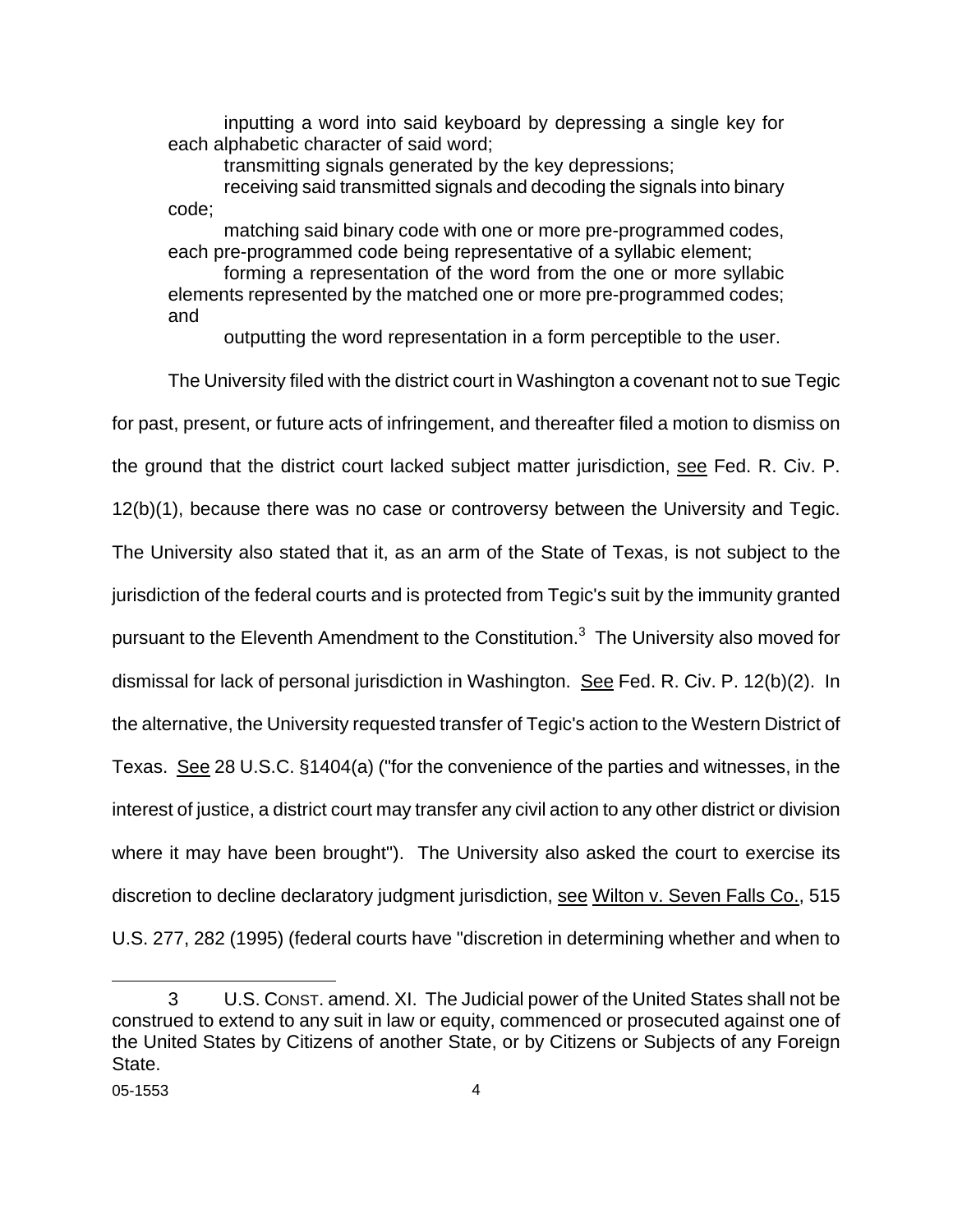entertain an action under the Declaratory Judgment Act, even when the suit otherwise satisfies subject matter jurisdictional prerequisites"). Tegic opposed all of the grounds of dismissal and transfer.

The district court granted the motion to dismiss, on the ground that the University is immune from suit in the federal courts pursuant to the Eleventh Amendment and had not waived its immunity as to Tegic's declaratory judgment action. The district court considered and rejected each of Tegic's arguments: First, the court held that the University had not waived its immunity by filing a covenant not to sue. The court reasoned that the covenant was evidence that the University had not consented to suit, rather than the reverse. Second, the court held that the University had not waived its immunity by obtaining patent rights and taking steps to enforce those rights in federal court, citing College Savings Bank v. Florida Prepaid Postsecondary Education Expense Bd., 527 U.S. 666, 684-86 (1999) (a state does not "constructively waive" Eleventh Amendment immunity by obtaining federally created rights, even when it does so solely as a "market participant"). Third, the district court held that the University had not waived its immunity to suit in Washington by filing suit in Texas as to the same patent, reasoning that precedent does not support Tegic's position.

The district court considered whether it should transfer the case to the Western District of Texas in accordance with §1404(a), rather than dismiss it, but held that the appropriate course was to dismiss the case. The court expressed "serious doubts" as to whether Tegic could have brought this declaratory action in Texas, since Tegic was not a party to the suit filed by the University. The district court also noted Tegic's objection to transfer of the suit. The court reasoned that Tegic's proper recourse, if any, is to seek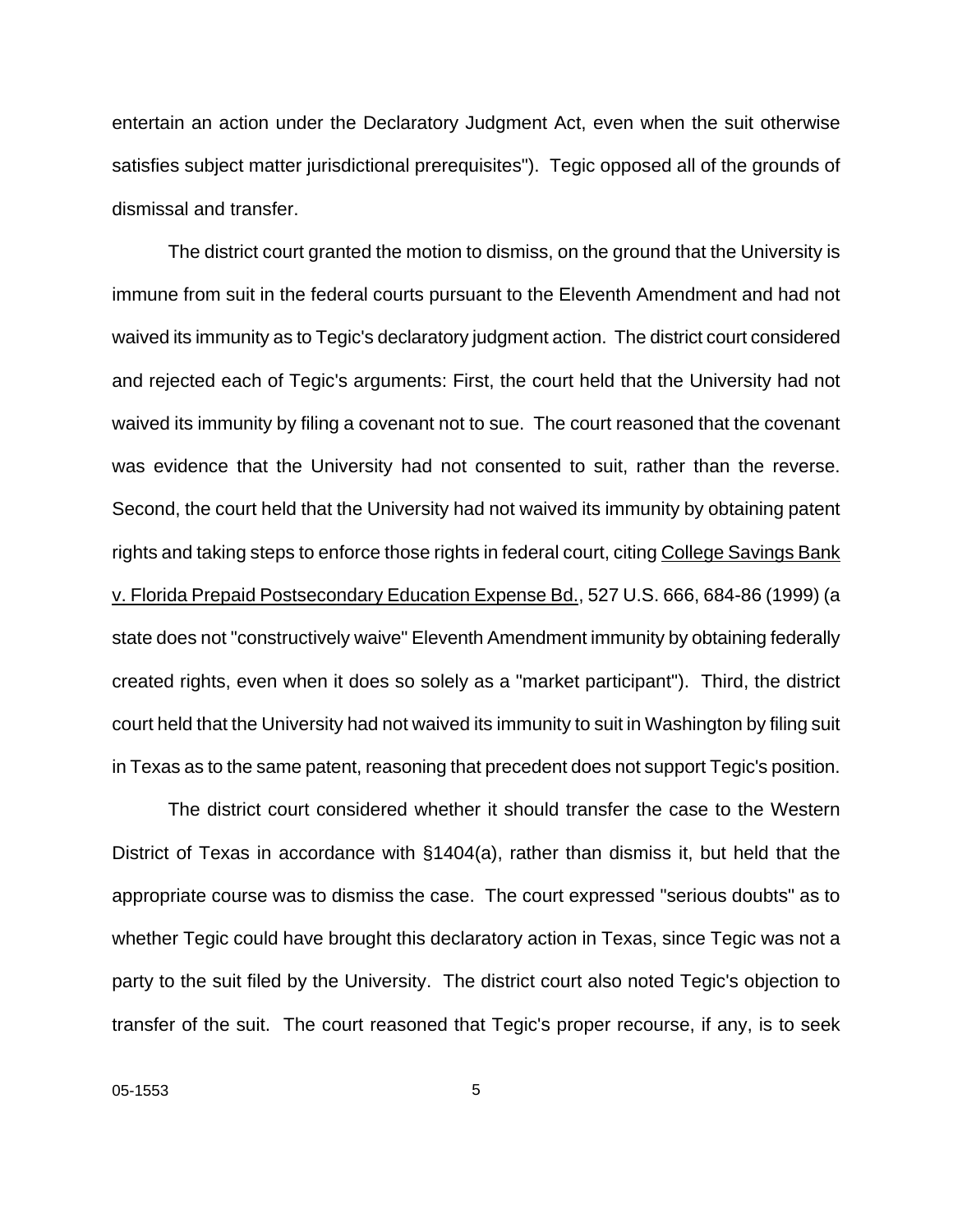intervention in the Texas action. The court did not discuss the University's other grounds for dismissal. Tegic appeals.

#### **DISCUSSION**

The constitutional issue of Eleventh Amendment immunity is given plenary review. McKesson Corp. v. Div. of Alcohol Beverages & Tobacco, Dep't of Bus. Regulation of Florida., 496 U.S. 18, 29-31 (1990); Martin v. Hunter's Lessee, 14 U.S. (1 Wheat.) 304, 347-48 (1816); Regents of the University of New Mexico v. Knight, 321 F.3d 1111, 1123-24 (Fed. Cir. 2003). The University of Texas System is deemed to be an arm of the State of Texas, see Tex. Gov't Code §441.101(3), and Tegic does not dispute that the University is accorded Eleventh Amendment immunity. See Xechem Int'l, Inc. v. Univ. of Tex. M.D. Anderson Cancer Ctr., 382 F.3d 1324, 1327-28 (Fed. Cir. 2004) (recognizing the status of the University of Texas System as an arm of the state).

The Supreme Court has explained that the Eleventh Amendment enacts a waivable immunity from suit, not "a nonwaivable limit on the federal judiciary's subject-matter jurisdiction." Idaho v. Coeur D'Alene Tribe, 521 U.S. 261, 267 (1997). That is, a federal court has subject matter jurisdiction to hear cases involving federal law, but the Eleventh Amendment gives the state "a sovereign immunity from suit." Id. Therefore a federal court is not permanently barred from hearing cases brought against the state itself. "Rather, a State can waive its Eleventh Amendment protection and allow a federal court to hear and decide a case commenced or prosecuted against it." Id. The issue is not whether the federal court has subject matter jurisdiction, but whether the state has sovereign immunity and whether that immunity has been waived.

6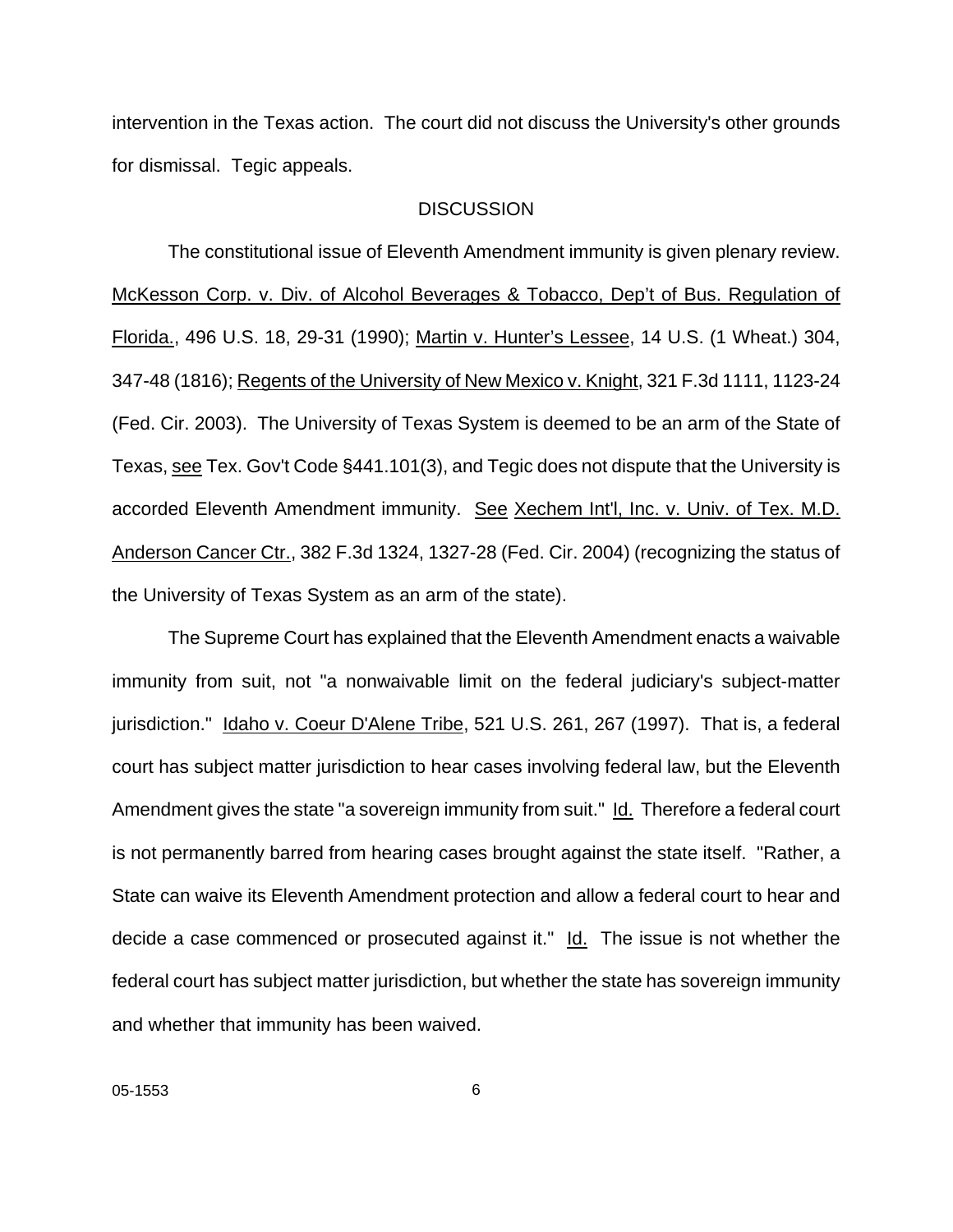The Court has confirmed the applicability of Eleventh Amendment immunity to suits pertaining to violations of federal patent and trademark laws. See Florida Prepaid Postsecondary Education Expense Bd. v. College Savings Bank, 527 U.S. 627 (1999) (the Patent and Plant Variety Protection Remedy Clarification Act of 1992 did not abrogate Florida's Eleventh Amendment immunity); College Savings Bank, 527 U.S. at 673 (the Trademark Remedy Clarification Act of 1992 did not abrogate the State of Florida's Eleventh Amendment immunity).

05-1553 7 Tegic argues that the University explicitly waived its immunity with respect to its '112 patent when it brought suit for infringement. The Court "has long recognized" that a state's Eleventh Amendment immunity may be waived. College Savings Bank, 527 U.S. at 675. Waiver is generally found either when the state makes a "clear declaration" that it intends to waive immunity, such as by statute, see Port Auth. Trans-Hudson Corp. v. Feeney, 495 U.S. 299 (1990) (immunity with respect to suits against the Port of New York Authority waived by statute), or when the state voluntarily invokes federal jurisdiction, see Gunter v. Atlantic Coast Line R.R. Co., 200 U.S. 273 (1906) (immunity waived by voluntarily becoming a party to a suit). The University argues that waiver is not established solely by the state's participation in federally regulated conduct, even when the state acts as a market participant in a field traditionally occupied by private corporations. See College Savings Bank, 527 U.S. at 680 (overruling the "constructive waiver" holding of Parden v. Terminal Ry. of Ala. State Docks Dep't., 377 U.S. 184 (1964)). The parties do not dispute that the University's immunity has not been waived by statute. Tegic argues that waiver is established by the University's invocation of federal jurisdiction by filing suit against Tegic's customers/licensees in the Western District of Texas.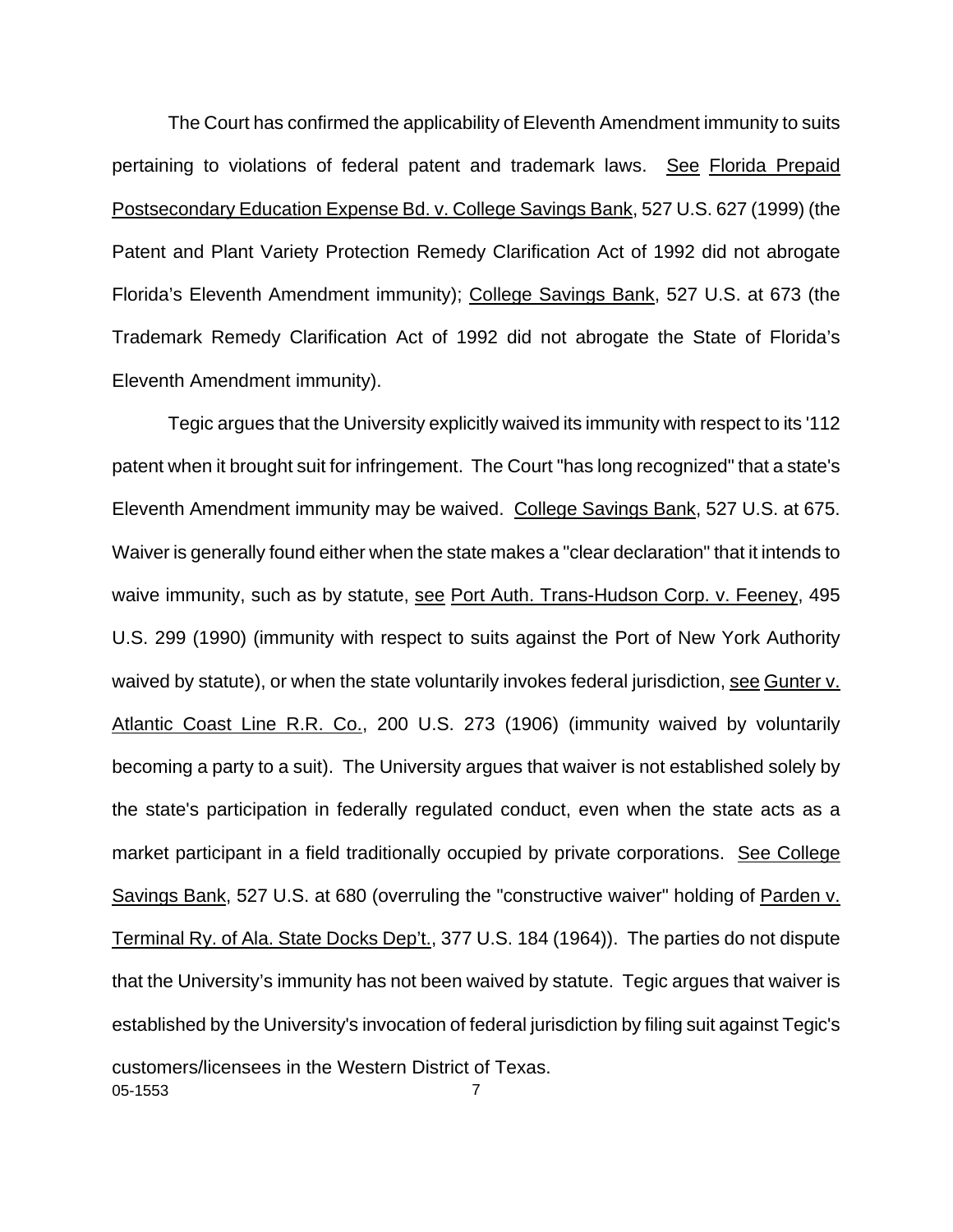The Court has confirmed the principle that "where a State voluntarily becomes a party to a cause and submits its rights for judicial determination, it will be bound thereby and cannot escape the result of its own voluntary act by invoking the prohibitions of the Eleventh Amendment." Gunter, 200 U.S. at 284; see Clark v. Barnard, 108 U.S. 436, 447 (1883) (immunity from suit is a "privilege" that is waived when a state voluntarily submits to the jurisdiction of a federal court); Gardner v. New Jersey, 329 U.S. 565, 574 (1947) (the State waives any immunity respecting the adjudication of a claim voluntarily filed in federal court). In Lapides v. Board of Regents of the University System of Georgia, 535 U.S. 613 (2002) the State of Georgia was brought involuntarily into a case filed in state court, but then voluntarily agreed to removal to federal court. "In doing so, it voluntarily invoked the federal court's jurisdiction" and could not thereafter seek dismissal by invoking Eleventh Amendment immunity. Id. at 620. The Court explained that it would be "anomalous or inconsistent" for a state to both "invoke" and "deny" immunity in the same case. Id. at 619. "And a Constitution that permitted States to follow their litigation interests by freely asserting both claims in the same case could generate seriously unfair results." Id. The Court also distinguished "the cases that stand for" waivers "effected by litigation conduct" -- Gunter, Gardner, and Clark -- from "the kind of constructive waivers repudiated" in College

#### Savings Bank, supra:

Georgia adds that this Court decided Gunter, Gardner, and Clark, before it decided more recent cases, which have required a "clear" indication of the State's intent to waive its immunity. But College Savings Bank distinguished the kind of constructive waivers repudiated there from waivers effected by litigation conduct. And this makes sense because an interpretation of the Eleventh Amendment that finds waiver in the litigation context rests upon the Amendment's presumed recognition of the judicial need to avoid inconsistency, anomaly, and unfairness, and not upon a State's actual preference or desire, which might, after all, favor selective use of "immunity"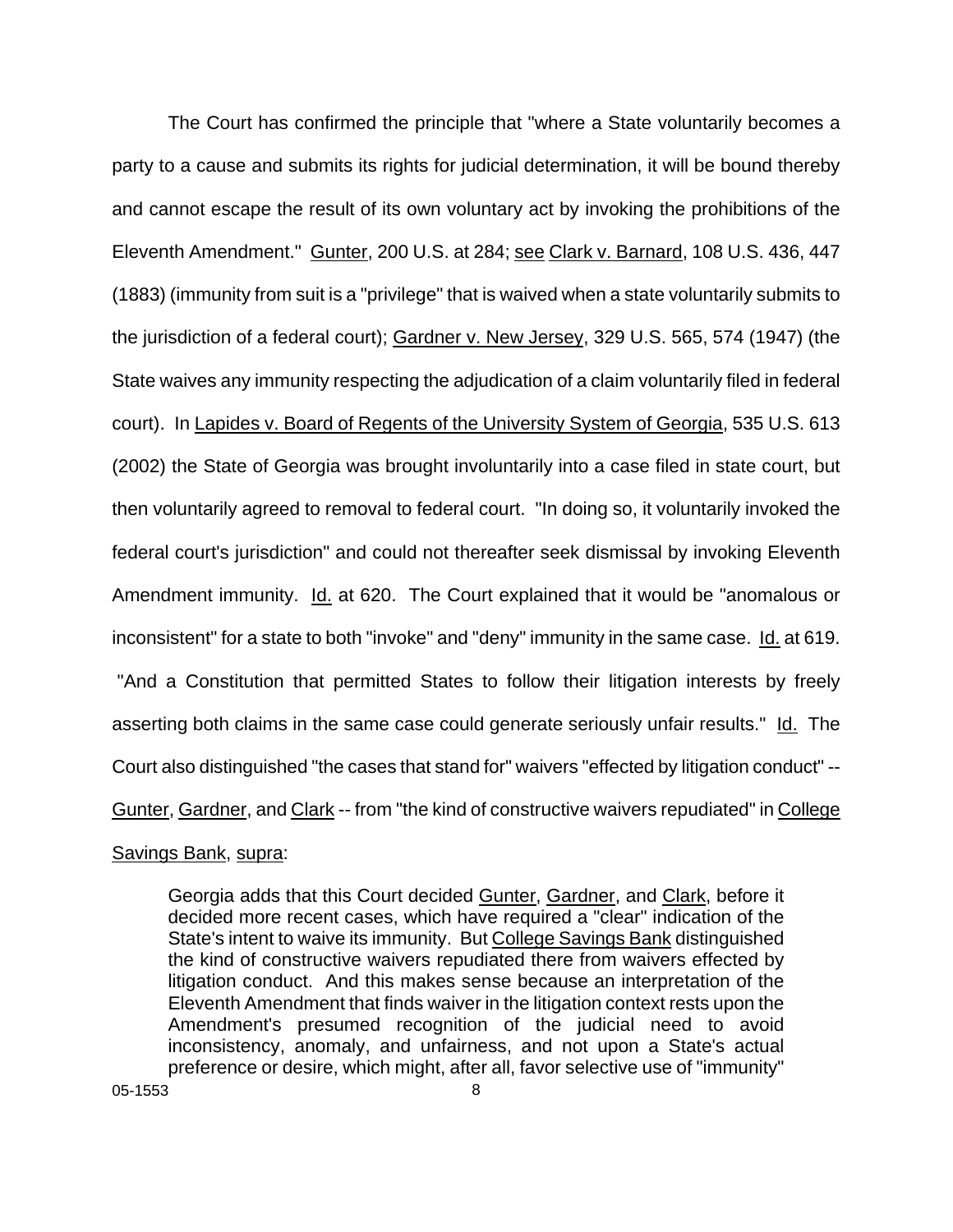to achieve litigation advantages. The relevant "clarity" here must focus on the litigation act the State takes that creates the waiver. And that act - removal -- is clear.

### 535 U.S. at 620.

Applying these principles, the Federal Circuit in Regents of the University of New Mexico, 321 F.3d at 1126, held that "when a state files suit in federal court to enforce its claims to certain patents, the state shall be considered to have consented to have litigated in the same forum all compulsory counterclaims, i.e., those arising from the same transaction or occurrence that gave rise to the state's asserted claims." The court observed that "seriously unfair results" could result if a state were permitted to file suit in a federal court and at the same time claim immunity against the defendant's claims arising from the same conduct. Id. at 1125. "Moreover, because a state can surely anticipate that a defendant will have to file any compulsory counterclaim or be forever barred from doing so, it is not unreasonable to view the state as having consented to such counterclaims." Id. at 1126.

The University, in suing the telephone companies in Texas, voluntarily invoked federal jurisdiction, and waived any immunity respecting the adjudication of its claims, Gardner, 329 U.S. at 574, and any counterclaims asserted "in the same forum," Regents of New Mexico, 321 F.3d at 1126. The University argues that this waiver does not extend to the declaratory judgment action brought by Tegic in the Western District of Washington.

05-1553 9 A declaratory action does not provide any substantive rights; it provides a procedure for a declaration of legal rights and relations. See Aetna Life Ins. Co. v. Haworth, 300 U.S. 227, 240 (1937) (the declaratory action is procedural only). To determine immunity under the Eleventh Amendment it is necessary to look to the substantive charge, not to the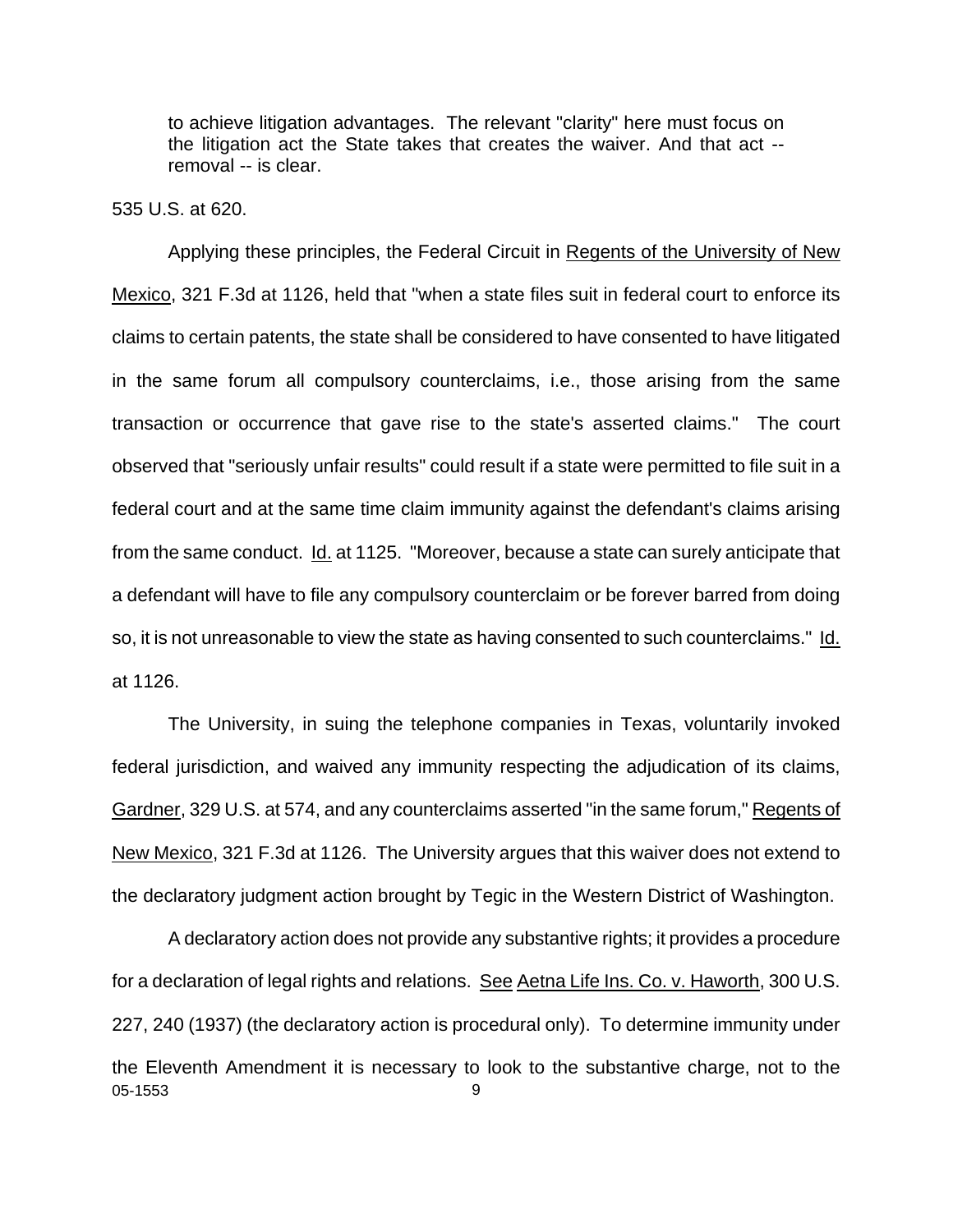procedure for obtaining relief. Tegic seeks a declaration of noninfringement and patent invalidity and unenforceability. The University does not deny that it waived immunity as to defenses and counterclaims in the Texas district court, but argues that it did not waive immunity as to Tegic, or in the Washington forum.

The Court has stressed that a "State's constitutional interest in immunity encompasses not merely whether it may be sued, but where it may be sued," Pennhurst State Sch. & Hosp. v. Halderman, 465 U.S. 89, 99 (1984) (emphases in original), the Court holding that a state's waiver of suit in its own courts is not readily extended to include waiver of suit in federal courts, even for the same cause of action. Id. The Court explained the "problems of federalism inherent in making one sovereign appear against its will in the courts of the other." Id. at 100. Again in Port Authority Trans-Hudson Corp. v. Feeney, 495 U.S. 299, 307 (1990), the Court reiterated that a state may control where it may be sued, stating that "issues of venue are closely related to those concerning sovereign immunity." The Court in Port Authority held that the state's waiver could be properly limited by state statute to suits "laid within a county or judicial district" that is "situated wholly or partially within the Port of New York District." Id. at 303.

05-1553 10 Tegic relies on Regents of the University of California v. Eli Lilly & Co., 119 F.3d 1559 (Fed. Cir. 1997), wherein the Federal Circuit affirmed the transfer of a state's action from the Northern District of California to the Southern District of Indiana. However, we agree with the University that the case is inapposite because there was no claim or counterclaim against the University; the state was plaintiff, and the issue was the prosecution of a suit not against the state (University) but against the defendant Lilly as the accused infringer.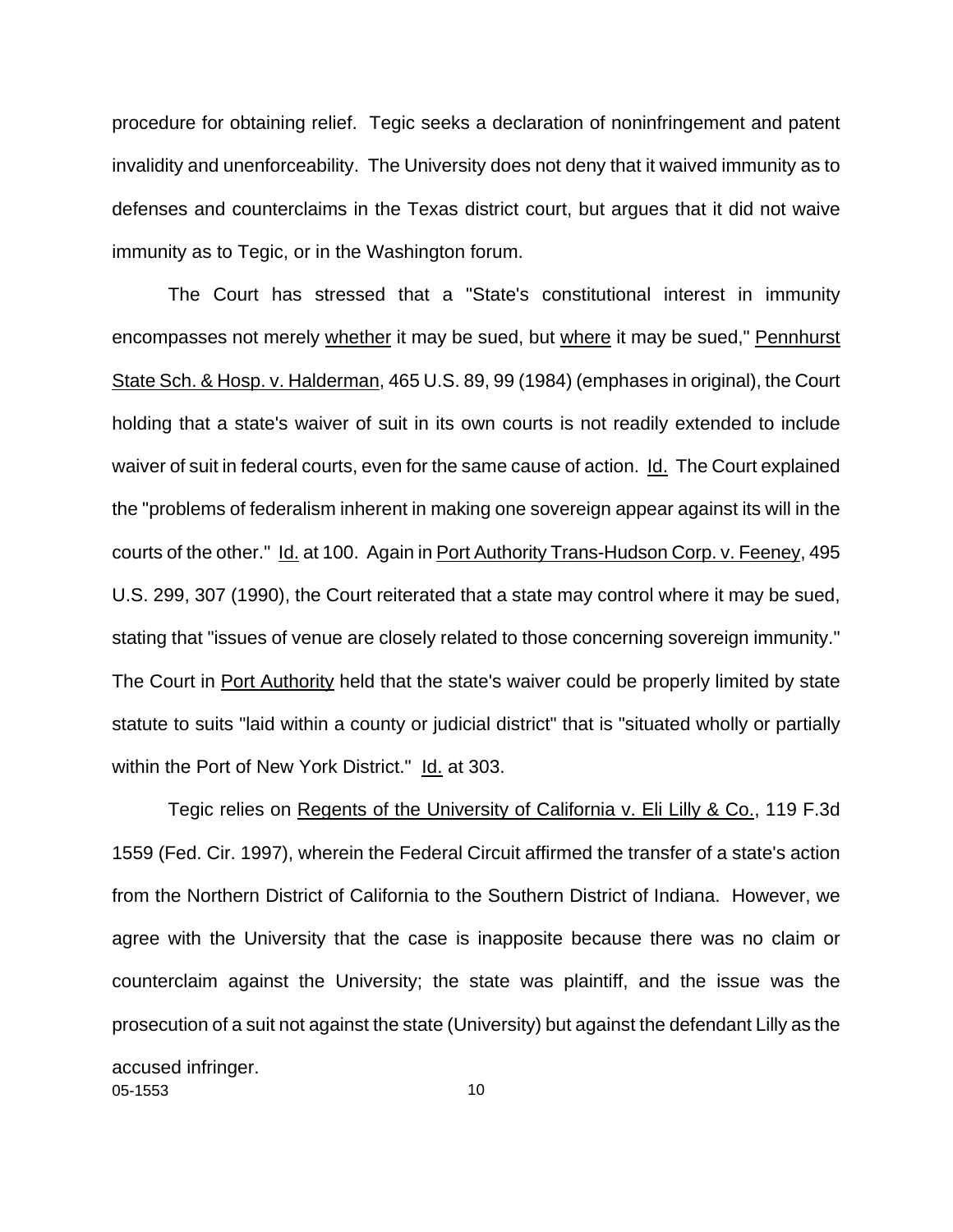The University stresses that Tegic brought a new action, by a new party, in a new forum. We agree with the University that its filing of the Texas action did not establish waiver as to this separate action. While waiver in the litigation context focuses on the litigation act, the waiver must nonetheless be "clear." Lapides, 535 U.S. at 620. In Clark, 108 U.S. at 448, waiver to the "complete determination" of the litigation was clear from the state's voluntary intervention in that litigation; in Gardner, 329 U.S. at 574, waiver respecting the "adjudication" of a claim was clear from the state's filing of that claim; in Lapides, 535 U.S. at 619, waiver as to the resolution of the "case at hand" was clear from its voluntary removal of that case to a federal court. And in Regents of New Mexico, 321 F.3d at 1126, waiver as to compulsory counterclaims filed by the defending party "in the same forum" was clear from the state's filing of the suit in that forum, for the state could "surely anticipate" that such counterclaims, which would otherwise be forever barred, would be asserted. We discern no similar clear waiver in this case. Although here the University obviously "made itself a party to the litigation to the full extent required for its complete determination," Clark, 108 U.S. at 448, it did not thereby voluntarily submit itself to a new action brought by a different party in a different state and a different district court.

05-1553 11 Tegic argues that under the "customer suit exception" a manufacturer's action to resolve patent infringement charges against its customers not only receives preferential treatment over a patent owner's earlier filed suit against the customers, but benefits from any waiver accompanying the earlier suit. The customer suit exception is an exception to the general rule that favors the forum of the first-filed action, Kerotest Mfg. Co. v. C-O-Two Fire Equip. Co., 342 U.S. 180, 185 (1952); see Kahn v. Gen. Motors Corp., 889 F.2d 1078, 1081 (Fed. Cir. 1989) (holding, on the facts of that case, that it was error to favor the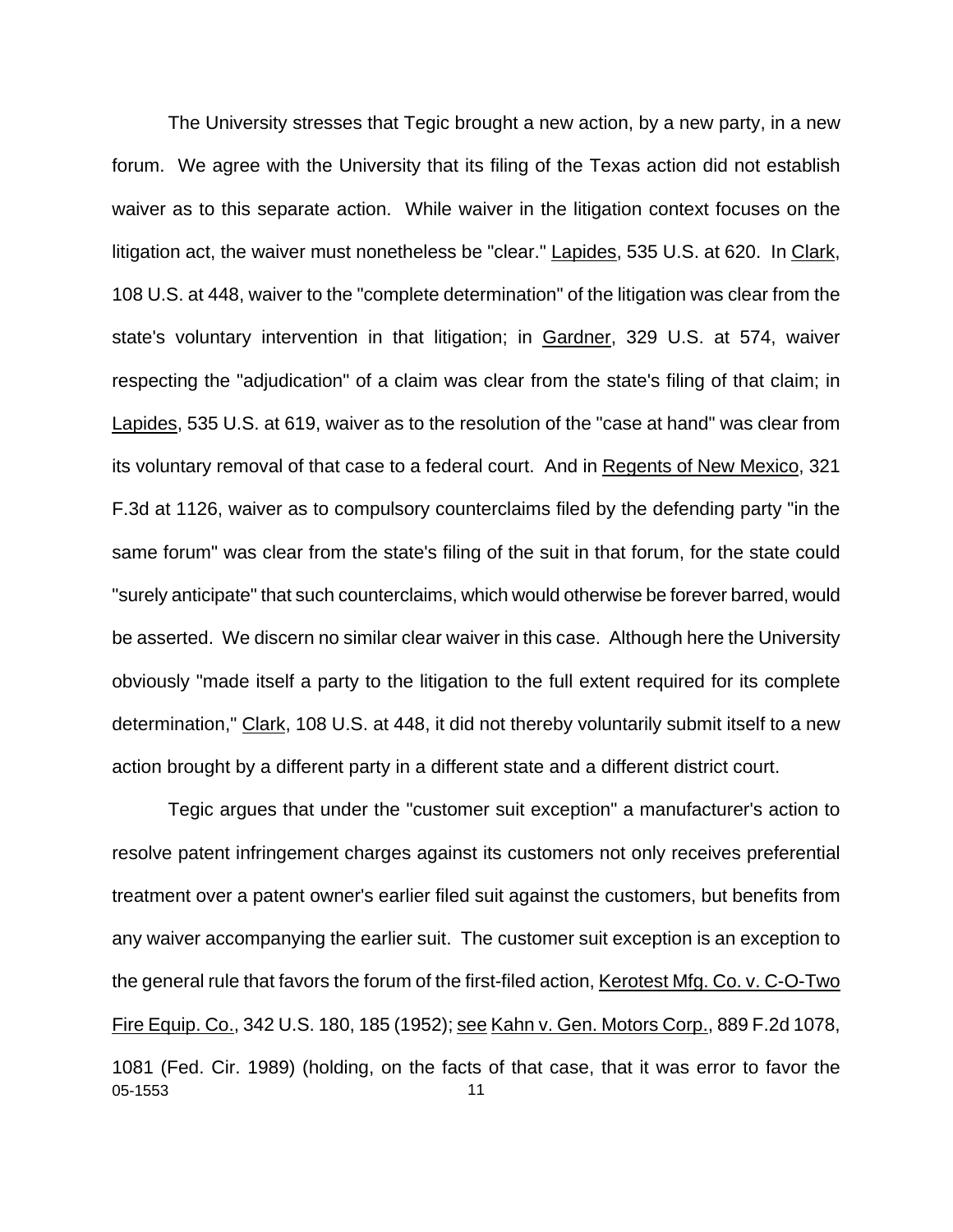manufacturer's second-filed suit), but does not override the immunity provided by the Eleventh Amendment. Tegic argues that when the University invoked the jurisdiction of a federal court, it necessarily waived its immunity against not only the defenses and counterclaims of the parties sued in Texas, but also against a manufacturer who would be favored under the customer suit exception when the manufacturer is the real party in interest in the litigation brought by the University. Tegic states that such a rule is necessary to avoid "inconsistency, anomaly, and unfairness" in federal court litigation, the words of Lapides, 535 U.S. at 620.

However, the guiding principles in the customer suit exception cases are efficiency and judicial economy, and Tegic has not established that it would be more efficient to enable this declaratory action to proceed in the State of Washington. See Kahn, 889 F.2d at 1081. The University points out that (1) the cellular-phone companies in the Texas action are not "mere resellers" of products manufactured by Tegic; (2) the cellular-phone companies have not agreed to be bound by any decision in favor of Tegic; and (3) Tegic is not the only source of the software used in the phones alleged to infringe -- the Texas action involves other software vendors, including Zi Corporation and Motorola, and other cellular-phone companies that are not customers of Tegic. See Katz v. Siegler, 909 F.2d 1459, 1463 (Fed. Cir. 1990) (in evaluating the customer suit exception "the primary question is whether the issues and parties are such that the disposition of one case would be dispositive of the other").

05-1553 12 We agree that it would not be demonstrably more efficient to stay the Texas suits in favor of Tegic's manufacturer's suit in Washington, even if immunity were deemed waived. In addition, the University's express promise not to sue Tegic for any past, present, or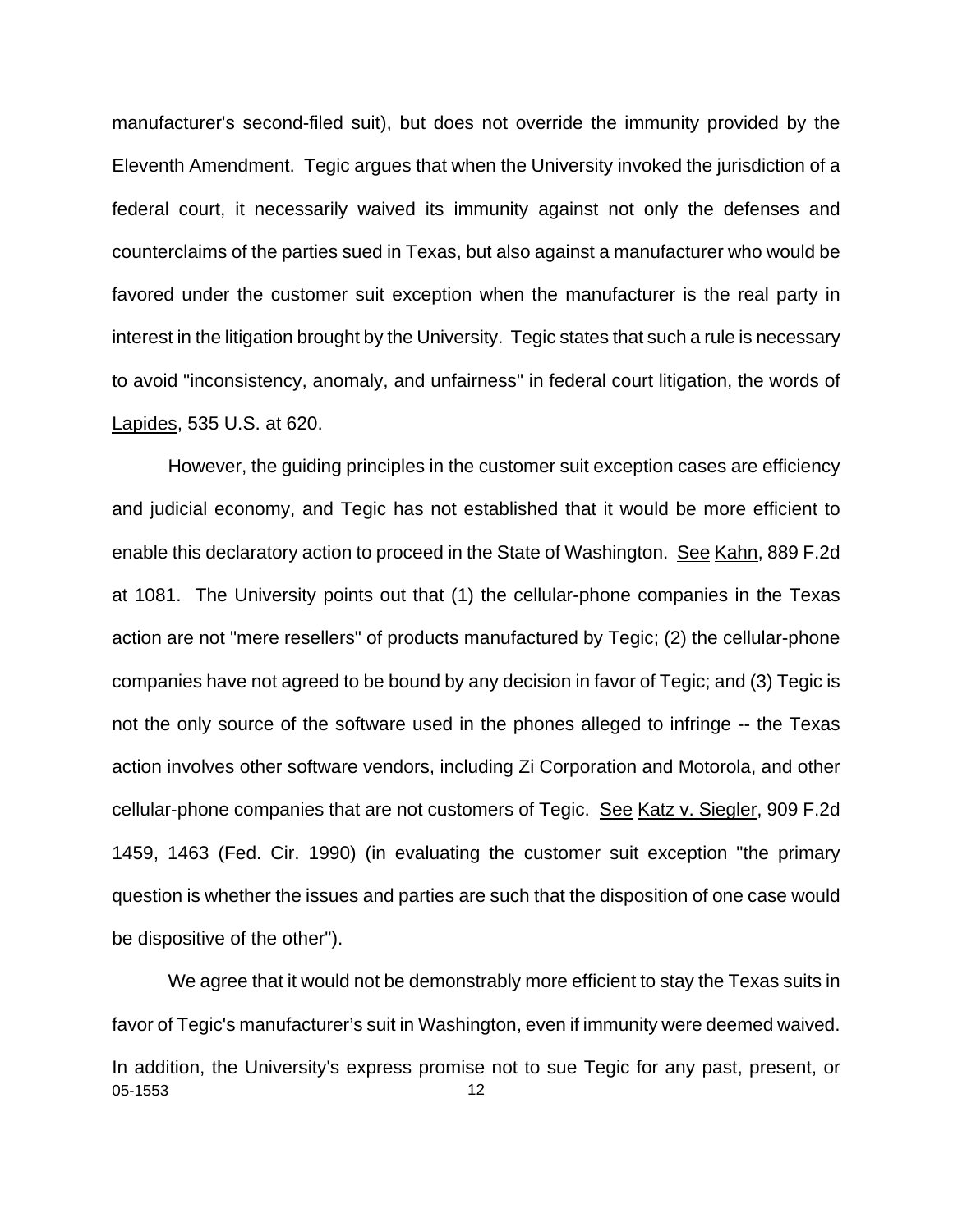future acts of infringement weighs strongly against favoring Tegic's manufacturer's action in Washington. We conclude that the customer suit exception does not impose a waiver of immunity on the facts of this case, without deciding whether, on appropriate facts, such a situation could arise.

Tegic also argues that its lawsuit was "fully foreseeable," much in the same way that the defendant's counterclaims in Regents of New Mexico were foreseeable. However, the court's rationale in New Mexico was not merely that the compulsory counterclaims were foreseeable; it was that the resolution of the compulsory counterclaims was a foreseeable aspect of fully resolving the state's claims. It is not sufficient that a state's initiation of a civil action would make a related action "foreseeable." It has not been shown that Tegic's action is necessary to a "complete determination" of the claims brought by the University in the Texas court, or that the adjudication of Tegic's claims of noninfringement and invalidity is not available in the Texas action. As the district court observed, to the extent Tegic's participation is necessary to fully resolve the claims and counterclaims in the Texas action, Tegic may seek to intervene in Texas.

05-1553 13 Tegic argues that allowing the University to assert immunity in this declaratory action will give it an unfair litigation advantage. Lapides, 535 U.S. at 620. Tegic states that its customers in Texas do not possess the technical information necessary to defend themselves or to attack the University's patent; that they lack an adequate incentive to defend against infringement; and that they will not be able to assert a laches defense that is personal to Tegic. Tegic cites Israel Bio-Engineering Project v. Amgen Inc., 401 F.3d 1299, 1306 (Fed. Cir. 2005), where this court reversed the district court's denial of a Rule 24 motion to intervene where the intervening party had a personal laches defense not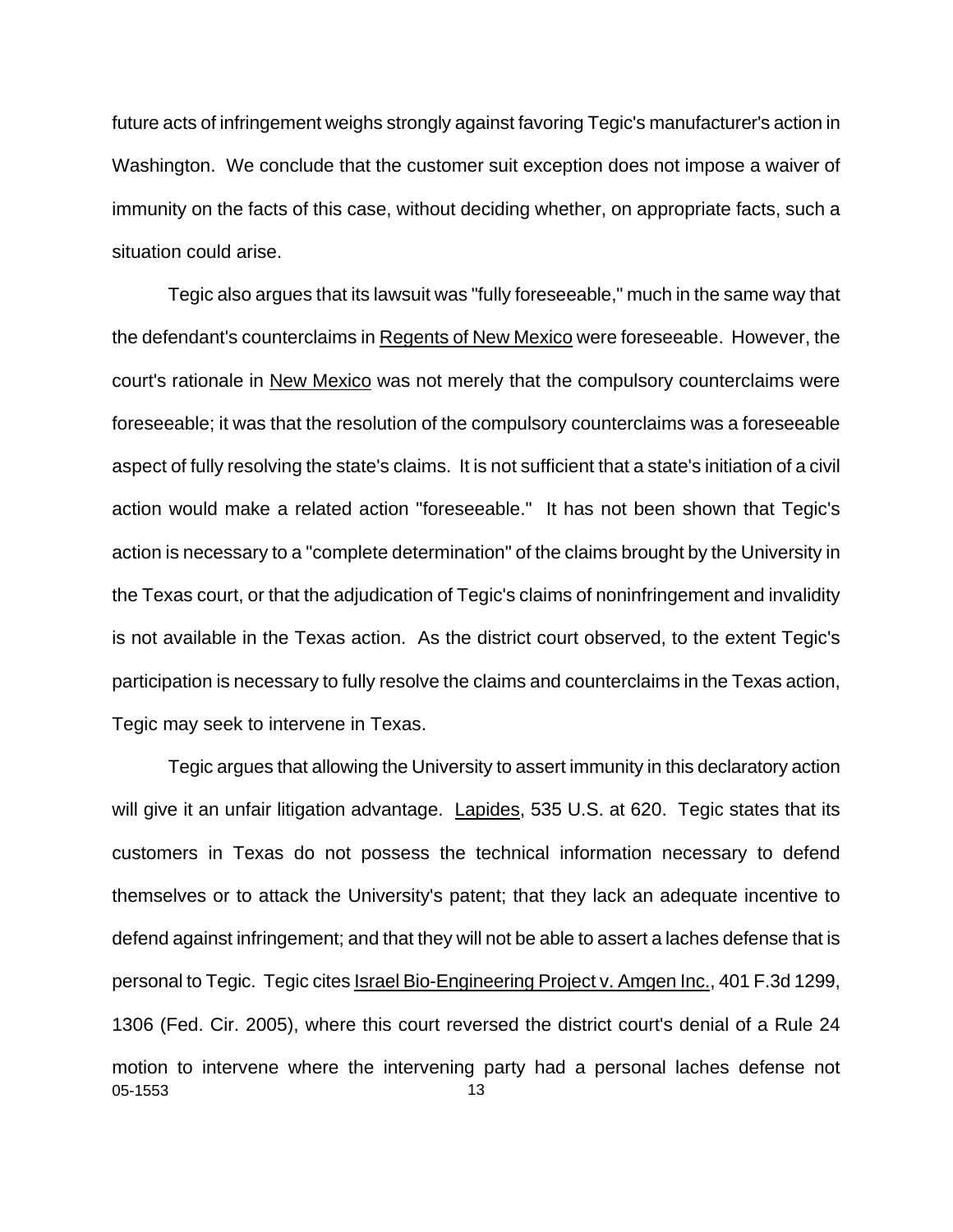available to other defendants. The University replies that Tegic's assertions illogically assume that Tegic will refrain from providing its licensees with the necessary technical information and the necessary defenses. The University points to Tegic's statement that it may have a duty to indemnify its licensees and assume their defense. The University further challenges Tegic's assertion that it has a laches defense that its customers do not have, and states that Tegic's arguments support intervention in the Texas action, but do not suggest the extension of Eleventh Amendment waiver to a separate suit by a new party in a new forum.

The district court observed that the University has not used its Eleventh Amendment immunity adversely against Tegic, but instead the University has committed itself not to sue Tegic. And to the extent that Tegic's interests may be impaired by the Texas litigation, Tegic may seek to intervene in that litigation. See Fed. R. Civ. P. 24(a)(2) (providing for intervention where an applicant claims an interest in property or transaction that is the subject of the action, and the disposition of the action may impair the applicant's ability to protect that interest unless the applicant's interest is adequately represented by existing parties). Such intervention would benefit from the University's waiver of "any immunity . . . respecting adjudication" of its claims, Gardner, 329 U.S. at 574, and would avoid "inconsistency, anomaly, and unfairness" in litigation, Lapides, 535 U.S. at 620.

Tegic states that it could intervene in the Texas litigation, file its declaratory judgment compulsory counterclaims, and then move to transfer to Washington to serve "the convenience of parties and witnesses, in the interest of justice," in accordance with 28 U.S.C. §1404(a). The district court was not persuaded. Nor are we, for none of these